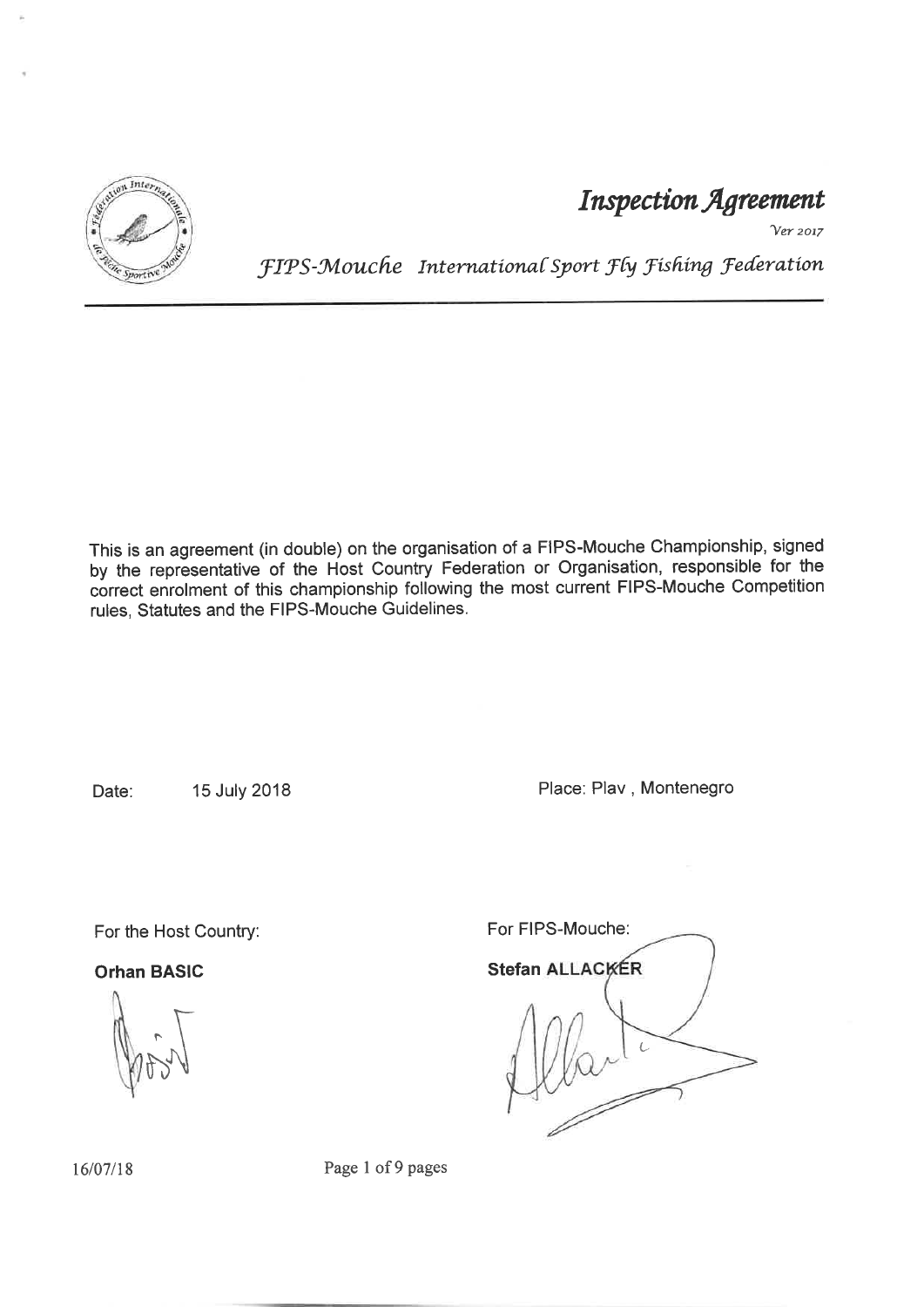#### 1. FIPS-Mouche official carrying out inspection:

Name & address: Stefan Allacker, Tiensestraat 33, 3320 Hoegaarden, Belgium

tel: +32 472 96 58 <sup>02</sup>

e-mail: stefan.allacker@skynet.be

2. lnternational Organiser: Nominated in accordance with Reference A Art 5.2(c)

Name and address: Orhan Basic, Ribarska BB, 84325 Plav, Montenegro

tel: +38 267 213 <sup>345</sup>

e-mail: oki. basic@gmail.com

Experience at local, National level or World level: competitor of FIPS-Mouche events, organiser regional cup Adriatic Danube association, national competitions

Knowledge of FIPS-Mouche Competition Rules and experience in application: version 2017 I 2019 ( if any changes made during congress 2019) : Yes

#### 3. Ghampionship Programme:

Detailed programme (attached at Annex A), including all timings, to be available at start of inspection: standard championship Prg

Name & date of the Championship: 25<sup>th</sup> FIPS-Mouche European Fly Fishing Championship Montenegro,  $1 - 7$  July 2019

Involved cities : Plav - Gusinje - Andrijevica - Berane

#### 4. Estimated attendance -

(numbers of participants for calculation of Participation Fee): 100

Number of teams entered, or assumed, at date of inspection: 18 (For WORLD championships: just 1 national team allowed ) (For REGIONALS; second team allowed if it is a 100% female team) Total Team members: (max of 8 per team):

Team Guests & Visitors: not considered

National officials: no

FIPS-Mouche officials: max. 3 at World & 2 at European (in single rooms) : 2 16/07/18 Page 2 of 9 pages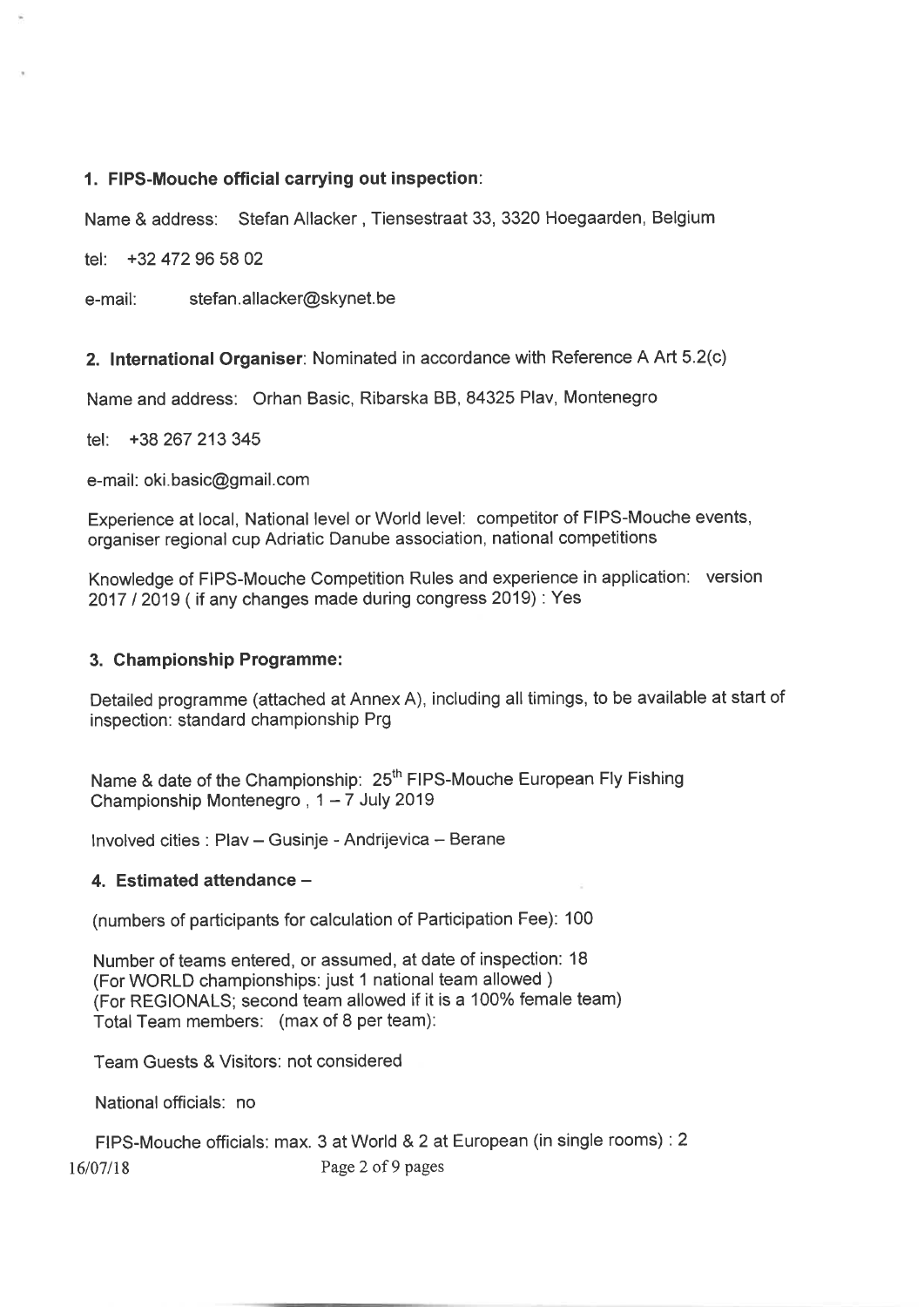FIPS-Mouche lnternational Supervisors: max. 5 ( in twins or single rooms) : 5

Guests of Honour: possibly Mr Ferenc Szalay ( president of CIPS)

#### 5. Accommodation:

Hotels, names, official grade, number of rooms by type and total beds:

- 1. Minka \*\*\*\* : Plav still under construction approx. 70 beds
- 2. Abas  $***$ : Plav  $-$  14 rooms 30 beds
- 3. Divan\*\*\*\* : Plav  $-22$  rooms  $-44$  beds
- 4. Lakeviews  $**$ : Plav  $-$  10 rooms  $-$  20 beds ( possibly additional lodges to be constructed)
- 5. Options:
	- a. River Hotel \*\*\* : Plav  $-$  17 rooms  $-$  60 beds ( further developments by next year)
	- year)<br>b. Komovi \*\*\* : Andrijevica 40 rooms 86 beds ( old regime hotel )
	- c. Komnevovo etno selo \*\*: Plav bungalows rooms

Hotel for officials( board + international Supervisors in the same main hotel): Abas

All in-country cost related to the presence and activities of the Board and the lnternational Supervisors for the whole duration of the official program of the championship will be included in the budget of the championship.

The Board( in single rooms) and the lnternational Supervisors ( in twin bedded rooms) will be accommodated together in the main championships hotel, where meetings, draw, results, meeting/secretary rooms are and where are all facilities for printing, producing and showing of the results.

Distances between if hotels are not together: 500 m (1-4)

Meeting rooms: Jury Meetings (10+), Captains Meetings (40+) & presentation : Abas

facilities:

- . Discrete room for input of results: THIS lS A MUST ! ok
- . lnternet connections in all rooms: ok

Chalet/lodge Accommodation: Komnenovo option and Lakevieuws

Arrangements for early arrivals (contact details and facilities available): will be available on website

Championship/Registration Office – In main hotel or separate: easy access for registrants: Abas

16/07/18 Page 3 of 9 pages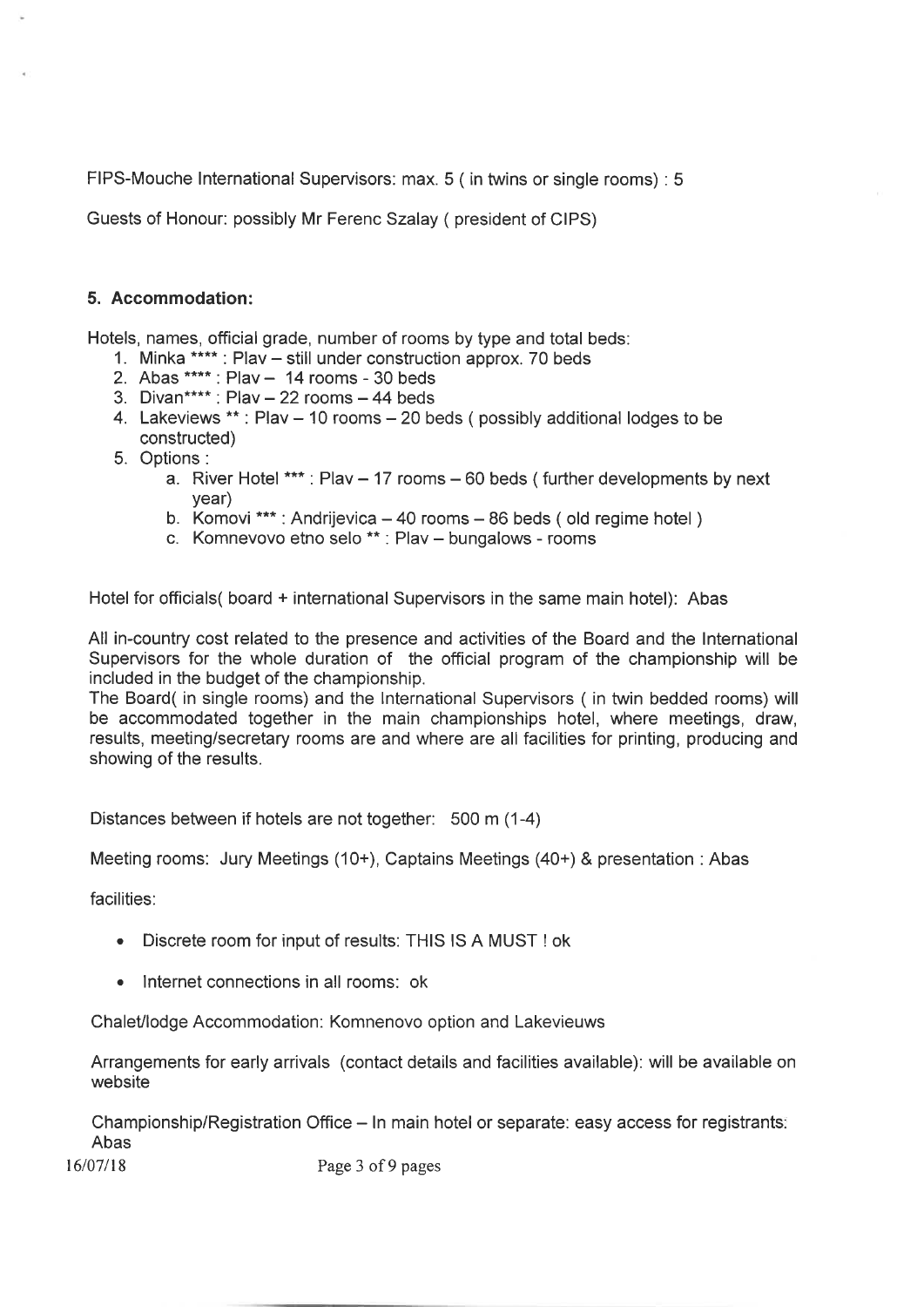National flags + FIPS-Mouche flag to be flown throughout: will be provided by organiser, FIPS-mouche will bring own flag

#### 6. External catering:

Arrangements for lunches during championships: only on Sec IV during 1<sup>st</sup> and 3<sup>rd</sup> day of competition

Out-of-hotel events. Opening ceremony : Plav city center Closing ceremony: national park I other possiblities

| <b>Name of Championships</b><br>34th FIPS-Mouche World                                                       |                                | <b>Type of Fishing:</b>                                                                                                                                                        |      |                                             |                        |                        |  |
|--------------------------------------------------------------------------------------------------------------|--------------------------------|--------------------------------------------------------------------------------------------------------------------------------------------------------------------------------|------|---------------------------------------------|------------------------|------------------------|--|
| <b>Fly Fishing Championship</b><br>Frymburk, CZE, May 2014<br>Number in each Team<br>B<br>Number of Sessions |                                | sec-1 bank<br>Vitava 29 P · river<br>sec-II boat<br>lake Lipno<br>sec-III bank<br>Vitava 28 upper<br>sec-IV bank<br>lake Kvetonov<br>5 <sup>1</sup><br>sec-V bank<br>Vltava 27 |      |                                             |                        |                        |  |
|                                                                                                              |                                |                                                                                                                                                                                |      | To Round up Length<br><b>Group rotation</b> | True<br>Adjacent Beat  | 1(0.25)                |  |
|                                                                                                              |                                |                                                                                                                                                                                |      | default<br>Session 1                        | Session 2<br>Session 2 | Session 5<br>Session 4 |  |
| Group A<br>$\mathcal{A}$                                                                                     | $\mathbb{H}$<br>$\mathbb{H}$ . | V <br>$V_{\cdot}$                                                                                                                                                              |      |                                             |                        |                        |  |
| $\mathbf{H}$<br>Group B                                                                                      | $\mathsf{I} \mathsf{V}$<br>    | $\mathbf{H}$<br>V                                                                                                                                                              |      |                                             |                        |                        |  |
| $\mathbb{H}$<br>Group C                                                                                      | V.<br>$ \vee $                 | $\begin{array}{c} \Pi \end{array}$<br>$\mathbf{L}$                                                                                                                             | save |                                             |                        |                        |  |
| IV<br>Group D                                                                                                | V                              | $\prod$<br>Ш.                                                                                                                                                                  |      |                                             |                        |                        |  |
| V.<br>Group E                                                                                                | $\parallel$<br>$\mathbb T$     | N<br>$\frac{1}{2}$                                                                                                                                                             |      |                                             |                        |                        |  |

#### 6. Competition Sectors

Lake boat fishing from drifting boats. River beats should also be marked with a spray on the beat extremities

Details of sectors in maps at annexes B to F

16/07/18 Page 4 of 9 pages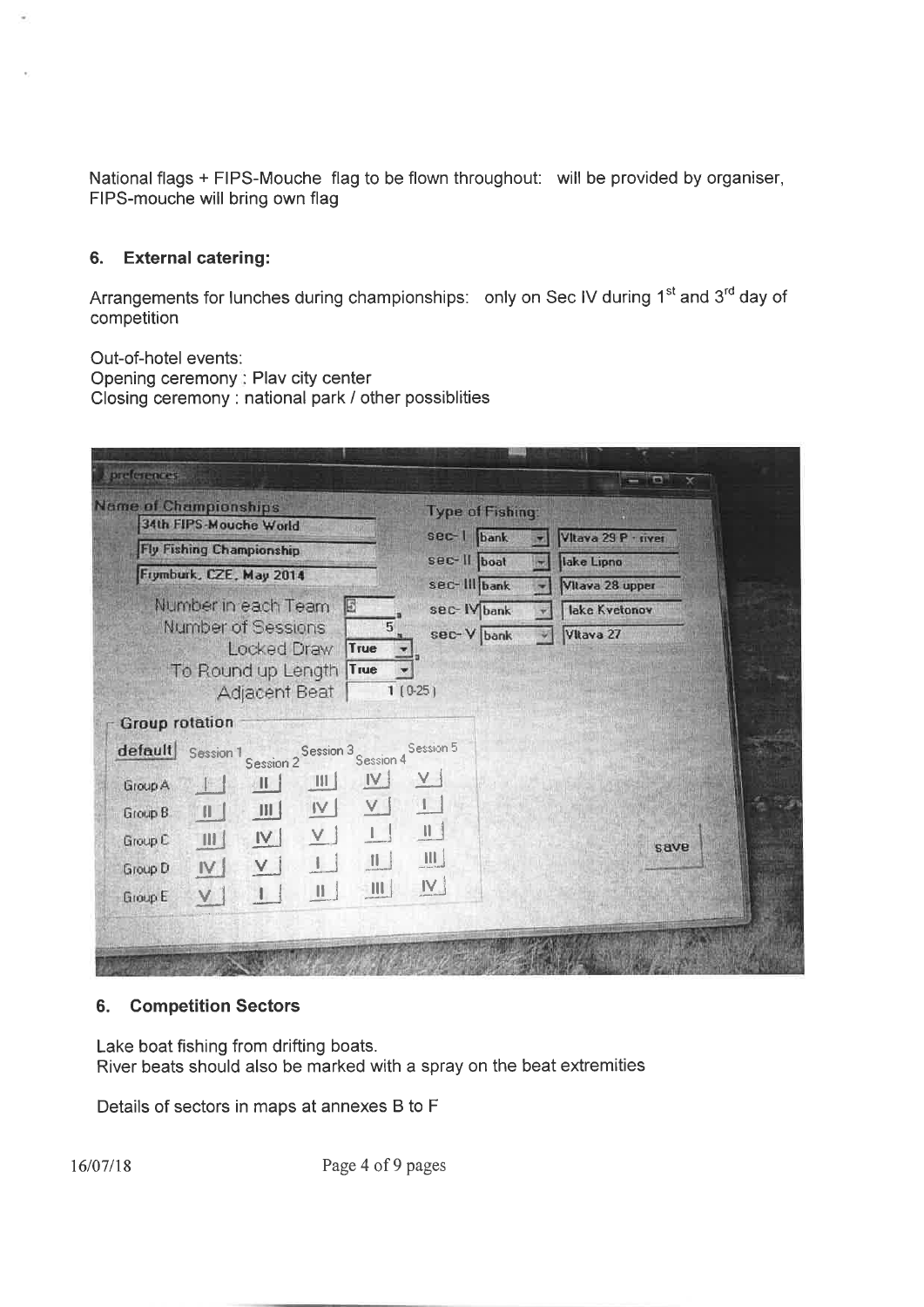Sector I: LUCA river, bank fishing, Gusinje, 200 meter (1 rotation), no buffer zones, details in annexB

Sector ll: Plave lake , boat fishing, Plav, details in Annex C

Sector III: LIM river, bank fishing, Plav, 150 m ( 1 rotation ), no buffer zones, details in annex C

Sector IV: LIM river, bank fishing, Andrijevica, 150 m (1 rotation), no buffer zones, details in annex D

Sector V: LIM river, bank fishing, Berane, 200 m , no buffer zones, details in annex <sup>E</sup>

#### All eligible fish must have a minimum size of 20 cm or more

7. Reserue secfors.'

- . Official practice water LIM in Plav, downstream from Sec lll
- . River Zlorecica in Andrijevica

8. Official Practice waters: ( Reference A: Article )

Name/fishing style: River LIM , Plav, downstream Sec lll

Name/fishing style: Plav Lake, 50% of lake (see map at annex C)

Sufficient area and boats of similar size and construction as competition boats: yes

Details of transport and timings to be agreed before first Captains' meeting: No

#### 9. Unofficial Practice waters: (Reference A: Article)

Name: Luca River - outside competition sector Species: same as competition

Name: LIM River - outside competition and official practice sectors Species: same as competition

Name: Zlorecica river - Species: brown trout - grayling

Name: Vruja river - Species: brown trout - grayling

#### Extremities of Competition Sectors not to be made available for unofficial practice

Guides/ interpreters and costs: will be published on the website 16/07/18 Page 5 of 9 pages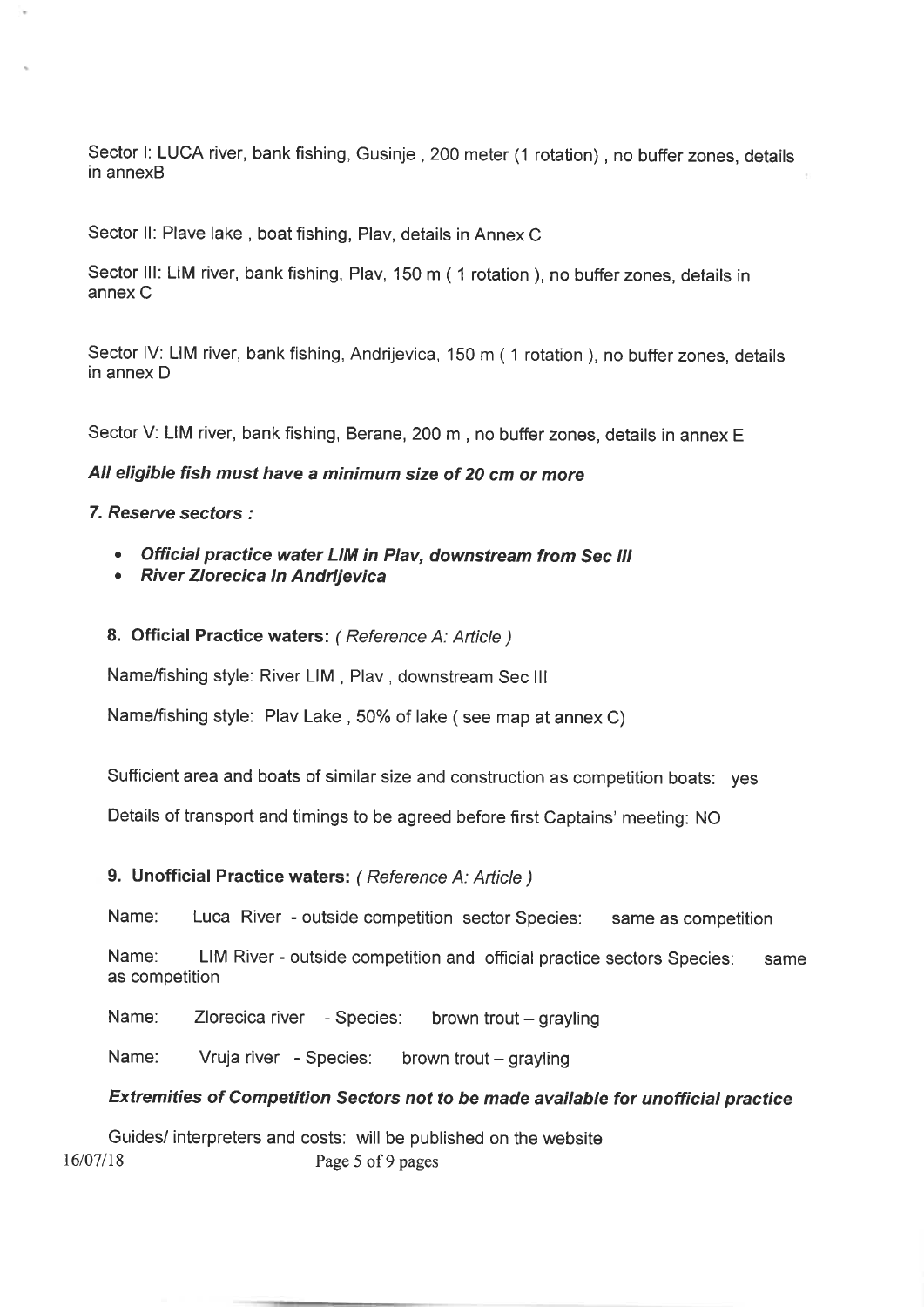#### 10. Draw: (Reference A: Article 2.1)

FIPS-Mouche secret draw method mandatory. yes

LCD projector and screen required: yes

Desktop computer with Windows XP to Windows 7, keyboard, screen, mouse and compatible printer required: no

FIPS-Mouche will oversee draw and results: yes

Table tennis balls required for draw of Teams and Competitors: yes

Markings: 1 set from 1 to total number of teams ( have to be presented on a support, showing them in numeric order)

1 set from A to C, D or E depending on the number of Groups.

#### 11. Scoring and Results:

System for collection/transmission score sheets from Sectors (detailed description of document transmission/delivery with tested and proved timings): Will come back with busses ; particular attention for Sec lV on day 1 and 3 of competition

Scoring card example, following the FIPS-Mouche Template (carbon copy!)

Back-up computer + mandatorv use of FIPS-Mouche scorinq proqram: NO

Two computer operators required to input results: no

Board for display of results (up to 50 A4 pages and accessible to public and Competitors) yes ( possible duplication in all hotels) , on website and facebook

Fast Photocopier (laser type )required + paper + stapler + 25 A4 envelopes + fluo and permanent ( black) markers

#### 12. Transport:

System for meeting incoming teams (arrangements at airport/hotel/Tourist Centre: Details for communication/bookings): not provided

System for moving competitors, controllers & officials

. means of transport : bus / minibus

16/07/18 Page 6 of 9 pages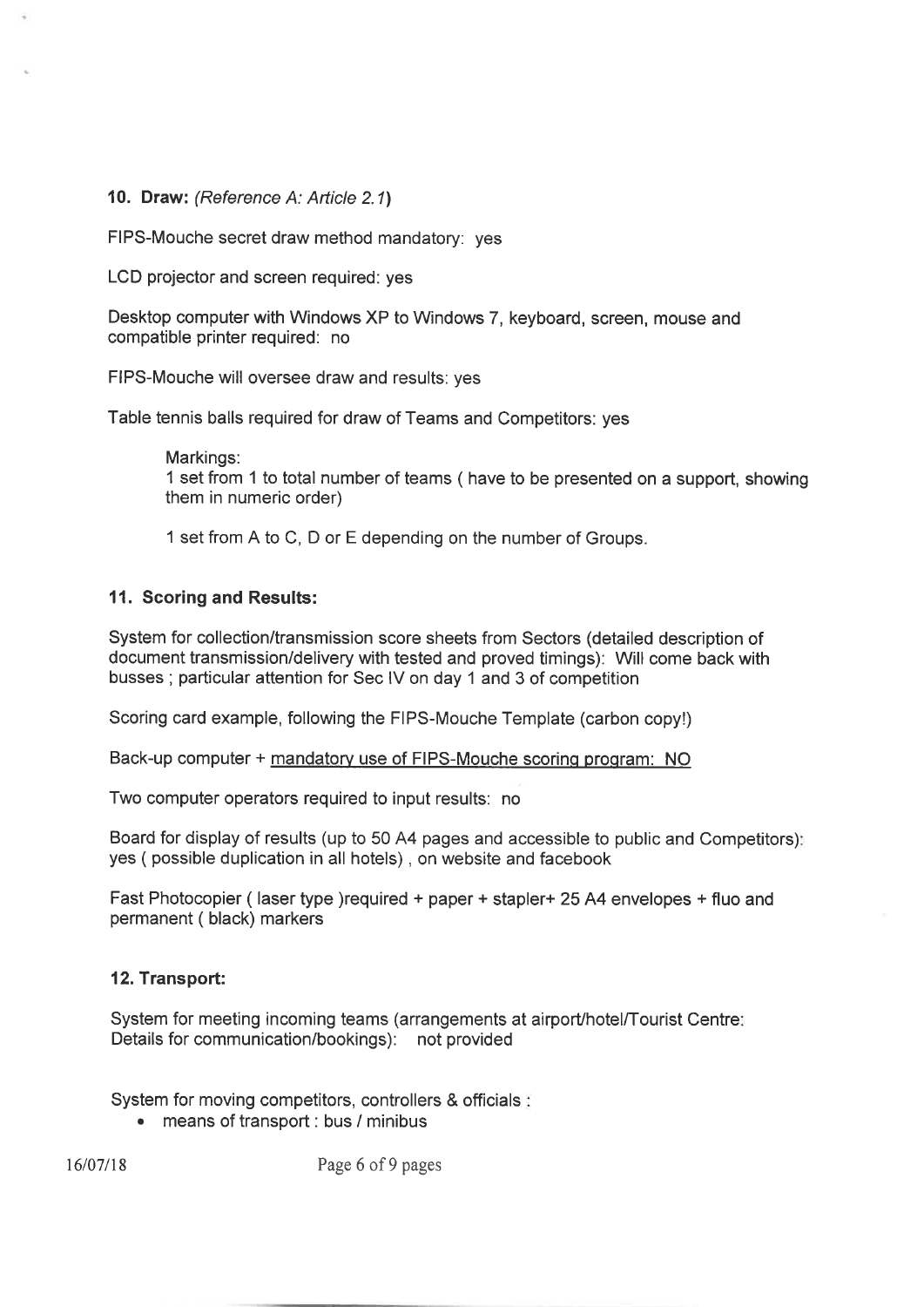- distances/times to and between the sectors : 5 to 45 km  $-$  5 to 45 minutes a
- locations : hotels a
- meeting points etc : in front of hotels a

During otficial practice during Championships: yes ; same as above

Timings (including time for competitors to prepare before each session - 30 minutes) : will be included in the official program booklet and published on the website Competition times:

- . AM : 8.00 to 11:00 ( 11:30 if rotation )
- . PM : 17:00 to 20:00 ( 20: 30 if rotation )

Safety margins and back up (to be described in detail at inspection) : no reason, close to sectors

Car or transport provided for FIPS-Mouche board during the championship : either designated driver or rental car

#### 13. Geremonies: (Reference B: Ceremonies)

All Media rights for all FIPS-Mouche Championships are owned by FIPS-Mouche: yes

For any championship, only one awards ceremony is authorized and permitted, and it will be at the Closing Ceremony. No other types of presentations will be allowed announcing the winners of the Championship.

Banners and flags in and around the championships headquarter should make the event more visible for the locals.

Sound system and loudspeakers: yes

Medals provided by FIPS-Mouche: yes

National Anthems-to be provided by hosts and checked when medallists known: yes

French interpretation, as a minimum, to be provided : no

National flags available : yes ( provided by host nation )

#### 14. Conservation Symposium: (Reference B: Symposium )

Obligatory at World level: no

16/07/18 Page 7 of 9 pages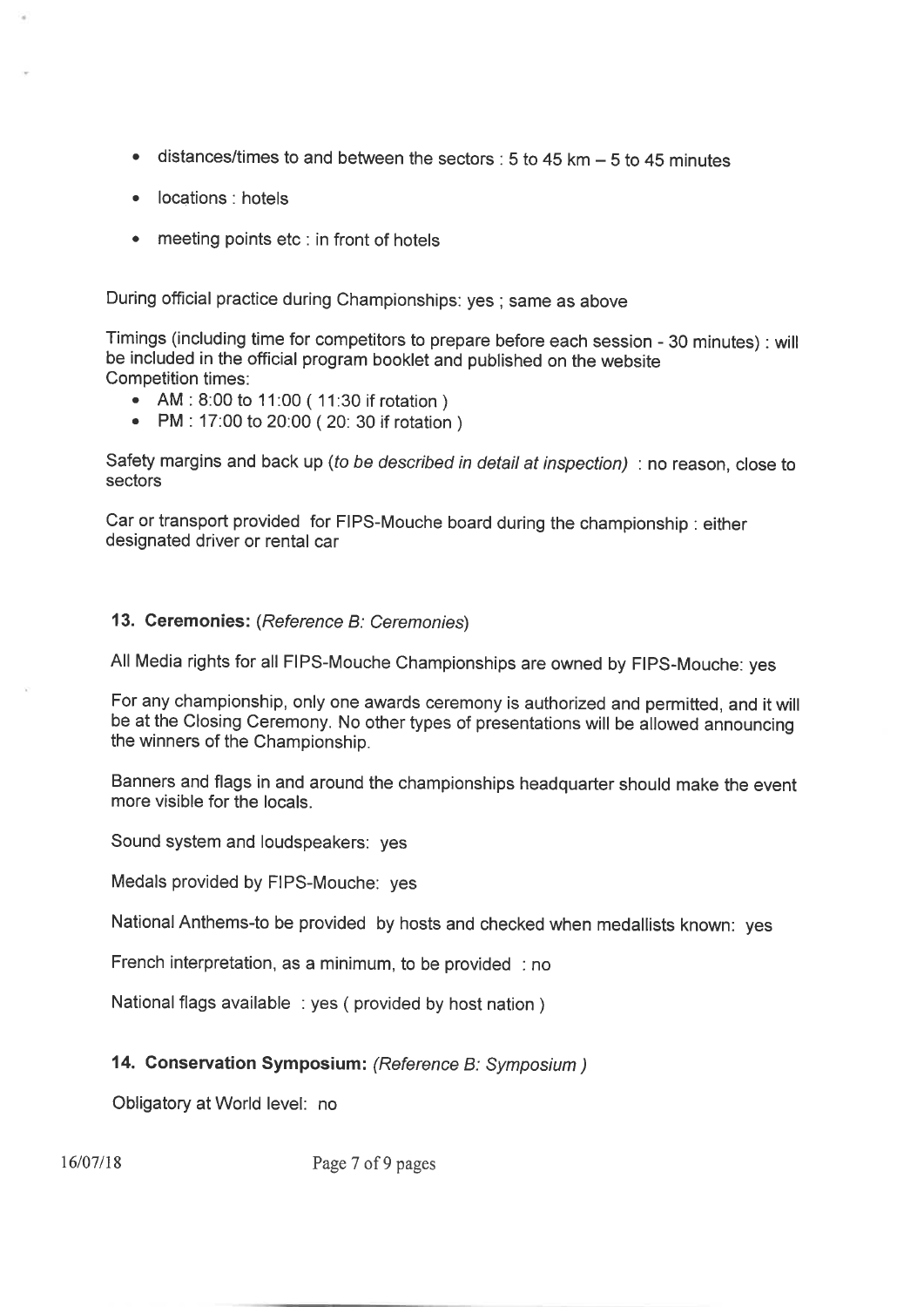### 15. Guest Programme:

Outline Programme (Reference B: Application) : not foreseen

## 16. Budget and Finance (Reference A: Article 6.1(f) and Reference B)

Budget Template to be completed before end of the inspection

Participation Cost/Team member:

Maximum allowed prices for TOP CLASS championships Youth Championships: 1000 Euro Regionals and Masters: 1200 Euro World Senioirs: 1400 Euro

Participation Cost/Guest : max 1100 / 800 ; organiser will provide information on website if lower cost accommodation is available

# 25 € FIPS-Mouche fee per registrant (4b & 4c) to be paid by Hosts:

FIPS-Mouche bank details: Banque et Caisse d'Epargne de l'Etat - L-2954 Luxembourg Bank Address BtC (Swift) : BCEELULL Account n IBAN: LU62 0019 0038 5693 TOOO ( € EURO)

## <sup>500</sup>€ CIPS fee for Championship payable to CIPS Treasurer, before start of the competition:

CIPS bank details: Banca Nazionale del Lavoro - sportello Roma Cassa CONI -Via Costantino Nigra n. 1S - 00194 ROMA current account No. 088 CIN: Q CAB: 03309 ABI: 01005 tBAN tT70Q01 00503309000000000088 SWIFT code BIC BNL II TRR held in the name of CIPS.

17. lnsurance: (Reference A: Article 8.1)

Extent of lnsurance Cover arranged by Hosts : ok